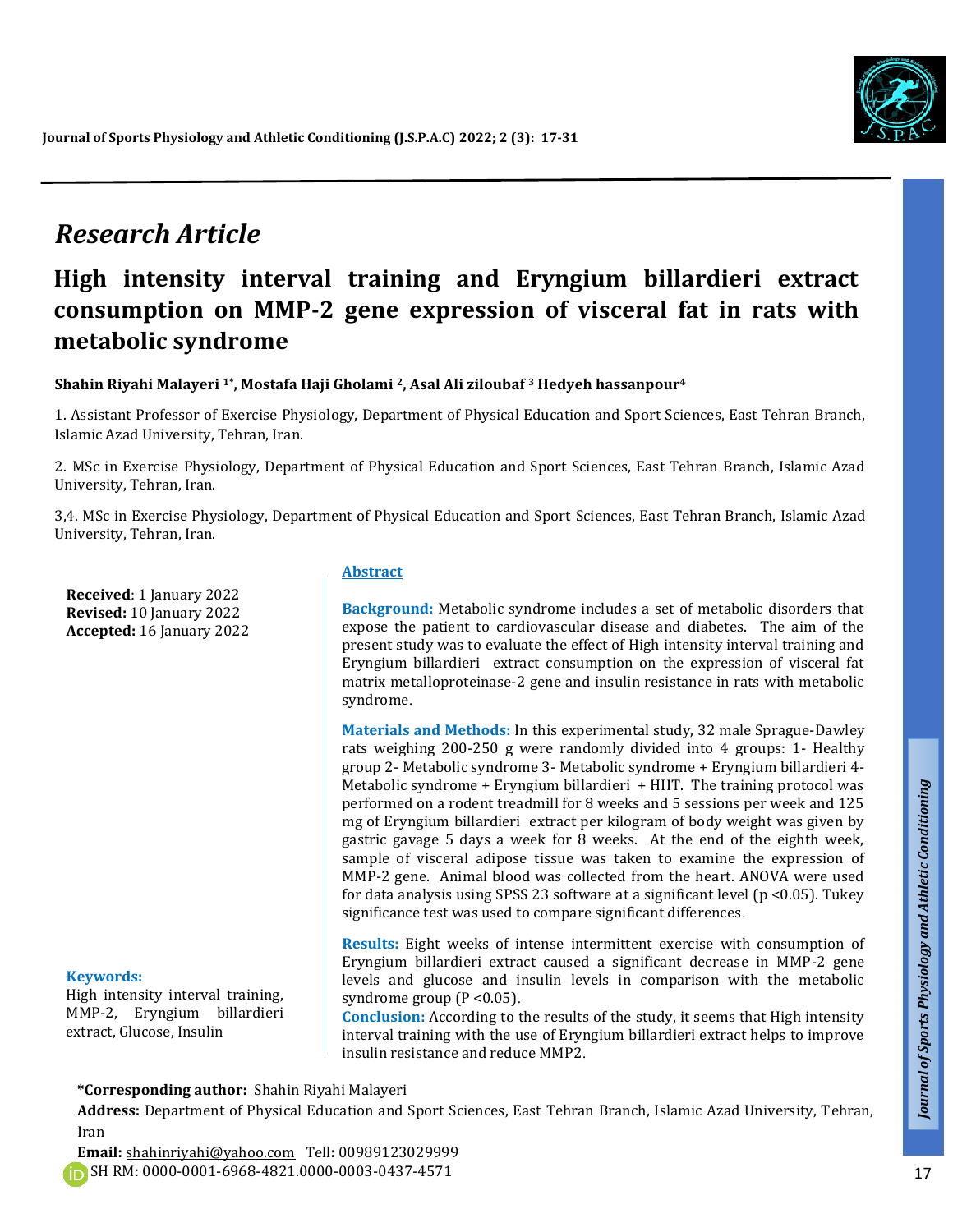## **1. Introduction**

Components of metabolic syndrome were first identified about 40 years ago (1). In 1998, the World Health Organization was the first body to provide a clear definition of metabolic syndrome (2). In 2001, the Adult Therapy Panel used the term metabolic syndrome for a set of metabolic risk factors, denying the meaning of insulin resistance as the primary or only risk factor. This organ provided practical criteria for determining patients with metabolic syndrome (1). In the definition of metabolic syndrome mentioned by the International Diabetes Federation, the main emphasis is on abdominal obesity, which depends on different races. According to this definition, the waist size set for abdominal obesity in Caucasians is greater than 94 cm for men and greater than 80 cm for women, which is lower than the definition of an adult treatment (3). Metabolic syndrome is defined as a group of physiological, biochemical, and clinical factors associated with insulin resistance and obesity that directly increase the risk of cardiovascular disease and type 2 diabetes (4). Therefore, the clinical concept of diagnosing metabolic syndrome mainly involves identifying patients who need lifestyle changes with an emphasis on weight loss, increased physical activity, and control of blood pressure and blood lipids (5). The first line of treatment is lifestyle changes. Therefore, patients with metabolic syndrome are advised to avoid saturated fatty acid content, trans fatty acids, and foods high in cholesterol and sugar, and to increase their intake of vegetables and grains. Dietary approaches to control high blood pressure and the Mediterranean diet indicate the importance of consuming dairy products, cereals, nuts, legumes, poultry and fish in lowering cholesterol, triglycerides and blood sugar (6).

But if after three to six months of trying to correct the risk factors is not enough, medical treatment is necessary. $(7)$ 

Metalloproteinases (MMPs) are endopeptidases that were first introduced in 1962 when their role in the development of a baby frog was recognized. Since the components of the extracellular matrix are involved in various immunobiological processes such as proliferation, differentiation and cell migration, changes in these enzymes are effective on immunological processes (8). Metalloproteinases are made by many cells of the immune system such as macrophages, neutrophils, eosinophils and T lymphocytes and cause the destruction of extracellular matrix and basement membrane and are important in physiological and pathological processes (8). Among the subtypes related to matrix metalloproteinases, the highest release and activity is related to collagen 72 kDa, which is called gelatinase A or matrix metalloproteinase-2 (9). Metalloproteinase-2 is a member of the family of metalloproteinases that is activated by the reaction of its thiol group with reactive oxygen species and plays an important role in the metastasis of cancer cells (10).

The expression of matrix metalloproteinase-2 is primarily in the mesenchyme of cells (mainly fibroblasts) in the development and regeneration of tissues and is regulated by cytokines and growth factors. In physiological and pathological processes, matrix metalloproteinase-2 is a key regulatory molecule; Regeneration is the degradation of the extracellular matrix. The matrix protein metalloproteinase-2 is the most common protein in the basal layer of skeletal muscle(11).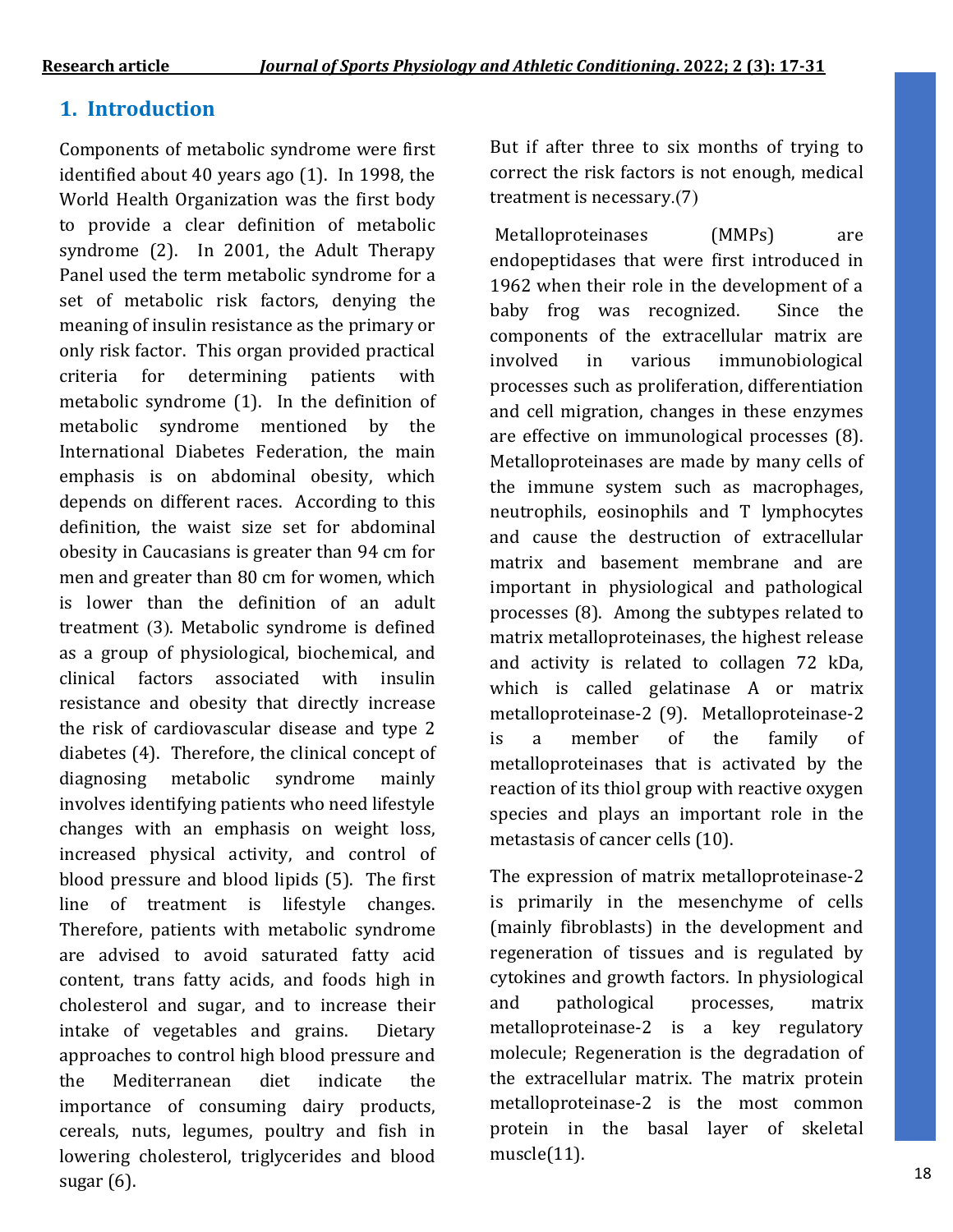These proteolytic enzymes are involved in the repair of physiological tissue and cellular behaviors such as cell proliferation, migration, differentiation, angiogenesis, and apoptosis. Host defenses also play an important role in pathophysiological conditions such as vulnerability and obesity (12). It is involved in acute myocardial ischemia, so that the activity of matrix metalloproteinases 1, 2, 3, 7 and 9 during the formation and instability of atrial fibrillation (13).

Eryngium billardieri as the largest and perhaps most complex genus in the Epiaceae family, the genus Eryngium billardieri criticum has about 250 different species of annuals or perennials, mainly found in Eurasia, North Africa, North and South America. And Australia are growing (14). Based on phytochemical studies performed on Eryngium billardieri species, this plant contains various secondary metabolites. Triterpenoid saponins, flavonoids, phenolic acids (mainly rosemary acid), coumarins and polystylenes are the main constituents previously isolated from these taxa (15). Medicinal properties of plant extracts of leaves and roots are different, because they differ in the characteristics of saponins, flavonoids and the level of active compounds. The high content of saponin mainly determines the medicinal properties of the Eryngium billardieri plant. Saponins have antifungal and antibacterial activities (14). Also, the biological activity of the aerial part of the hornbeam plant is mainly produced by polyphenols. This medicinal plant contains alkaloids, Benedictine, mucilage, lignans, tannins, phytosterols and volatile oils (16).

On the other hand, Eryngium billardieri extract has a direct effect on the enzymatic activities of the liver and is useful for cleansing the liver of toxins and opening the hepatic ducts. It also has a beneficial effect on the adrenal glands and in cooperation with the liver helps to increase insulin and activate the pancreas, which in turn leads to lower blood sugar and treatment of diabetes (17). Polystyrenes in Eryngium billardieri have been shown to have antibacterial, antifungal and antimicrobial activities (14). Eryngium billardieri is widely used as a medicinal plant to treat a variety of inflammatory disorders. Different parts of the plant are used for a wide range of diseases. Such as inflammatory disorders, rheumatism, sinusitis, wound healing, infections and goiter. The anti-inflammatory and anti-diabetic effects of the extracts obtained from the aerial parts and roots of the Eryngium billardieri plant have been reported. $(18)$  A sedentary lifestyle and lack of exercise are the main causes of obesity and its metabolic disorders such as chronic inflammation, type 2 diabetes, cardiovascular disease and non-alcoholic fatty liver. Therefore, the beneficial effects of exercise on metabolism have been studied with great emphasis and attention at both cellular and clinical levels (19). Nowadays, a new method of training has been considered as high intensity interval training, which can be performed by inactive and overweight people and can have a greater effect on improving body composition and weight loss (20). In addition to saving time, low-volume intermittent exercise is in many cases more effective than aerobic exercise in creating or improving fitness and improving health. Also, by consuming more oxygen after activity (21) and also releasing more corticotropinreleasing factor leads to more energy consumption and longer reduction of appetite and obesity. $(20)$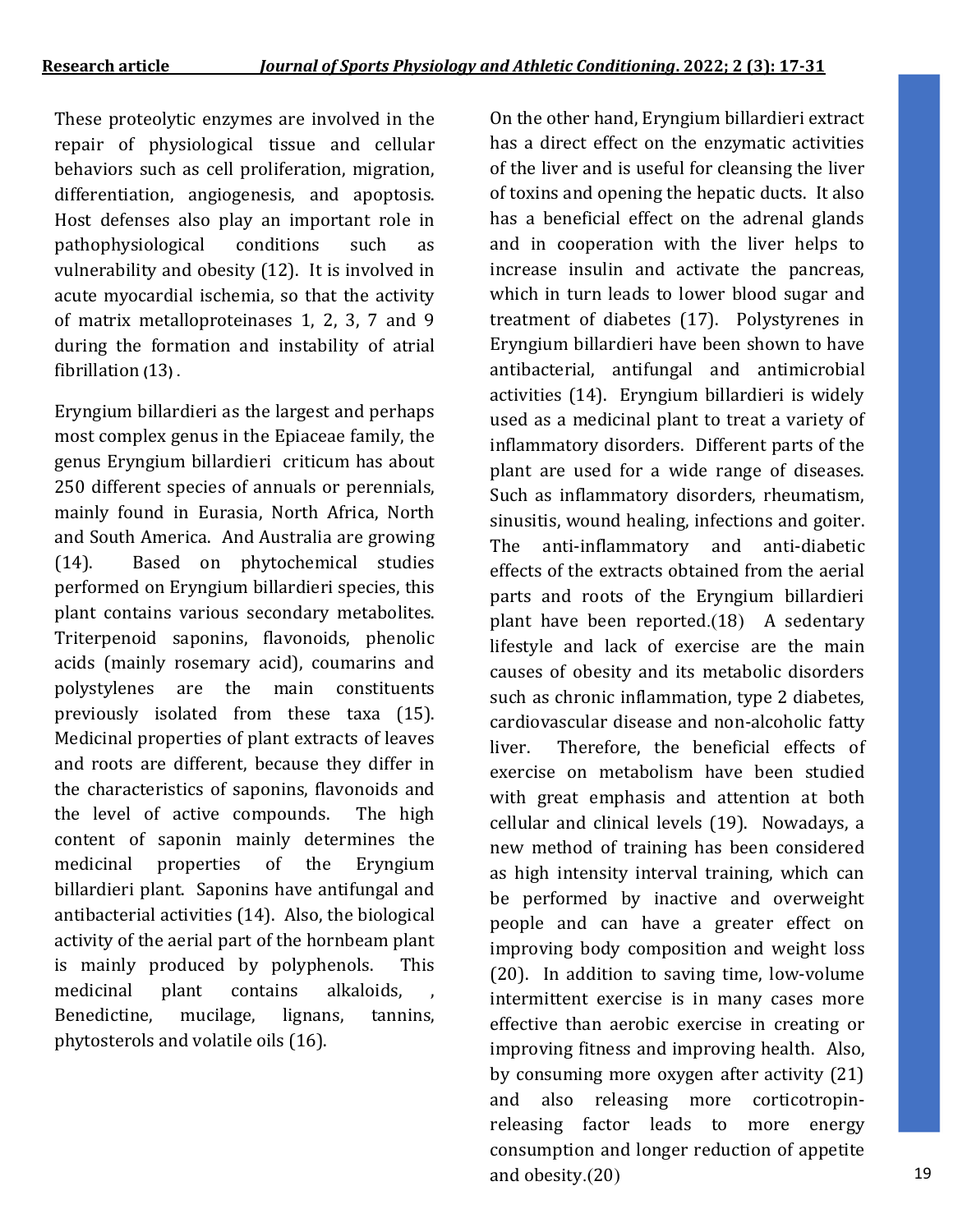According to previous studies, in general, there **2. Materials and Methods** is little information about the effects of high intensity interval training and Eryngium billardieri extract on levels of MMP-2, and the results obtained. Present Research; The combined effect of high-intensity inteval training with Eryngium billardieri extract on visceral fat MMP-2 gene expression and insulin resistance in male rats with metabolic syndrome has been investigated**.**

### **Subjects**

This experimental study is of laboratory type and has been done with ethics code IR. IAU. SRB.REC. 1399.110 and the study population was healthy male Sprague Dawley rats from Pastor Research Institute. After transferring the animals to the laboratory in polycarbonate cages, for one week in an environment with a temperature of 22  $\pm$  2  $\degree$  C, humidity of 55 % and light cycle to darkness 12:12 with proper ventilation.

In this study, 32 male Wistar rats were divided into 4 groups of 8. 1. Healthy control 2. Metabolic syndrome 3. Metabolic syndrome + Eryngium billardieri extract 4. Metabolic syndrome + high-intensity interval training + Eryngium billardieri extract. How to create the metabolic syndrome model: Mice were fed a high-fat diet (30 to 40% fat) for 4 weeks. The building blocks of a high-calorie diet and a standard diet are listed in Table 1. After 4 weeks, animal obesity was assessed by calculating the Lee index (Lee index more than 310)**.)**22**(**

#### **Table 1: high-calorie diet and a standard diet**

|              | Standard diet |               | High calorie diet |           | Weight     |
|--------------|---------------|---------------|-------------------|-----------|------------|
|              | Percentage of | The amount of | Percentage        | The       | percentage |
|              | energy        | energy in 100 | of energy         | amount of |            |
|              |               | grams         |                   | energy in |            |
|              |               |               |                   | 100 grams |            |
| Carbohydrate | %58           | 175           | %45               | 187       | %47        |
| Fat          | %13           | 39            | %41               | 171       | %19        |
| Protein      | %28           | 84            | %14               | 58        | %14/5      |
| Total        | %100          | 302           | %100              | 416       |            |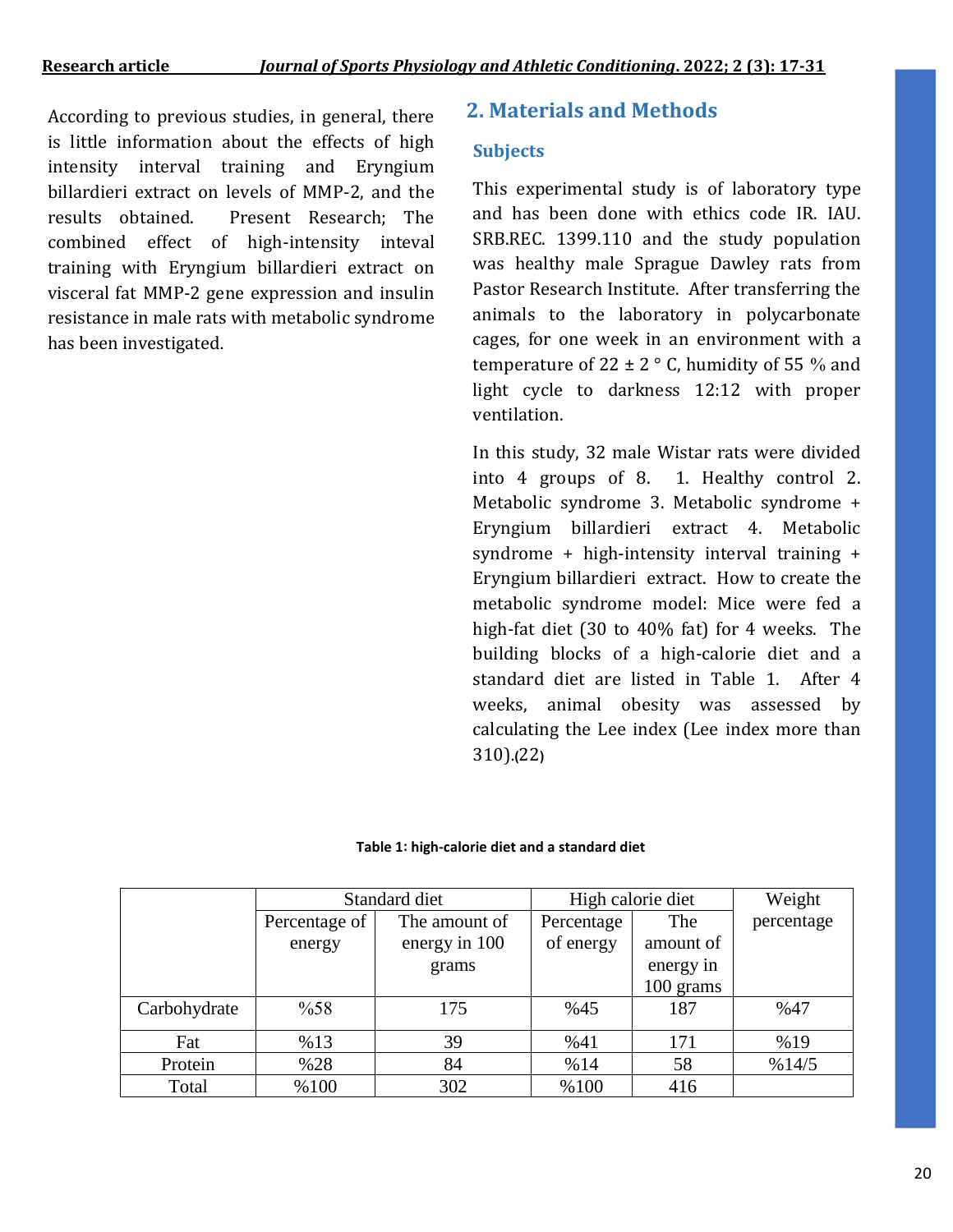### **Exercise protocol**

To perform high-intensity interval training, rats first for three to five sessions per week for a week to get acquainted with the treadmill for a week at a speed of 15 meters per minute for 15 to 20 minutes by running on a treadmill They practiced.The training program consisted of 5 sessions of periodic training per week, which was performed on a rodent treadmill for 8 weeks. Each workout session included warming up, main training and cooling down. The HIIT training program protocol includes for 5 minutes with 40% of maximum running intensity, and the main training phase includes 5 to 10 1-minute intense treadmill runs on 80- 95% of maximum speed and in alternating speeds.

Slowly run at 55% of maximum speed and zero slope. (Table 2) (23, 24). Groups 3 and 4, in addition to high-intensity interval training program, received 125 mg of Eryngium billardieri billardieri extract per kilogram of body weight 5 days a week for 8 weeks by gastric gavage. The total training time, including warm-up and cooling time, was 20 minutes in the first week and 30 minutes in the last week. The Maximum Running Test (MERT) was used to determine the maximum training capacity and training intensity (23, 24).

| Activity time<br>(weeks) | Number of stages<br>(Interval Intensity) | Maximum running speed<br>(Meters per minute) | Number of stages<br>(Active rest period) | Maximum running speed<br>(Meters per minute) |
|--------------------------|------------------------------------------|----------------------------------------------|------------------------------------------|----------------------------------------------|
| First                    |                                          | 80                                           |                                          | 55                                           |
| Second                   |                                          | 85                                           | h                                        | 55                                           |
| Third                    |                                          | 90                                           |                                          | 55                                           |
| Fourth                   |                                          | 90                                           |                                          | 55                                           |
| Fifth                    |                                          | 95                                           |                                          | 55                                           |
| six                      | 10                                       | 95                                           | 10                                       | 55                                           |
| seventh                  | 10                                       | 95                                           | 10                                       | 55                                           |
| Eighth                   | 10                                       | 95                                           | 10                                       | 55                                           |

#### **Table 2: High intensity interval training**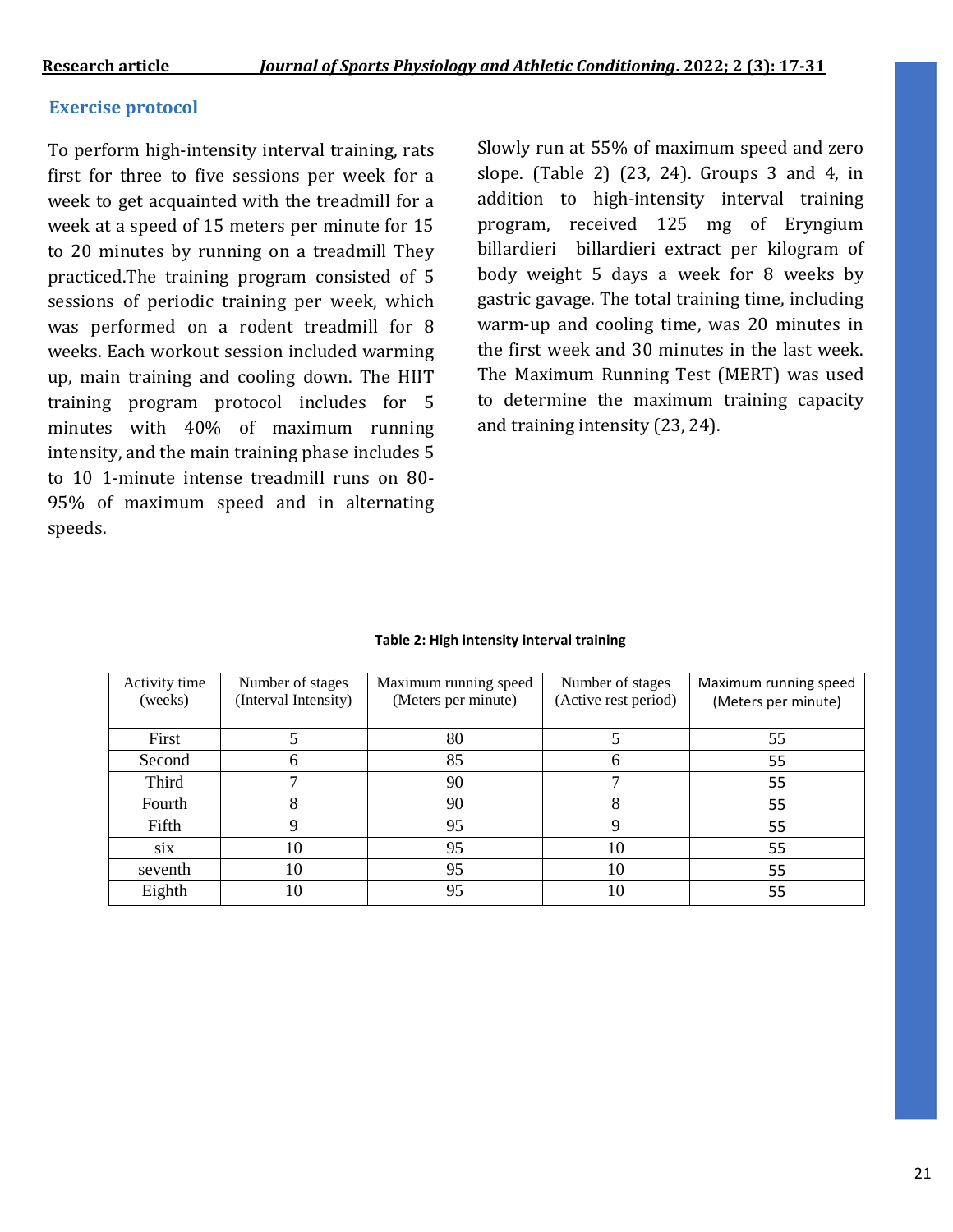After the last training session and consumption of Eryngium billardieri billardieri extract and after 12 hours of overnight fasting, the studied rats in each group by intraperitoneal injection of a mixture of 10% ketamine at a dose of 50 mg / kg and xylosin 2% and with Doses of 10 mg / kg were anesthetized. By cutting the abdomen and chest, about 10 ml of blood was taken directly from the hearts of the mice by syringe. Blood samples were centrifuged at 1000 g g for 20 minutes to separate serum and stored at -80 ° C to measure serum glucose and insulin.

Tissue samples were isolated under sterile conditions and stored at -80 ° C for MMP-2 gene expression. To measure the MMP-2 gene in adipose tissue, RT-PCR was performed using the protocol of the manufacturer (Qiagen, Germany). Table 3 shows the pattern of primers.

#### **Table 3: Primers used**

| Gene         | Primer Sequence (5'-3') | Product Size (bp) | <b>Accession Number</b> |
|--------------|-------------------------|-------------------|-------------------------|
|              | F: GAACACCATCGAGACCATGC |                   |                         |
| $MMP-2$      | R: GGTCCAGGTCAGGTGTGTAA | 137               | BC074013.1              |
|              |                         |                   |                         |
|              | F:CAAGTTCAAGGGCACAGTCA  |                   |                         |
|              | R: CCCCATTTGATGTTAGCGGG |                   |                         |
| <b>GAPDH</b> |                         | 102               | NM 017008.4             |
|              |                         |                   |                         |

Glucose concentration by enzymatic method of colorimetry with glucose oxidase technology and using glucose kit of Pars Azmoun-Tehran company with coefficient of variation of in-test and out-of-test glucose 1.74 and 1.19 percent respectively and measurement sensitivity of 5 mg / d Liters were measured. Serum insulin was measured by ELISA method and in accordance with the instructions of the commercial kit (Demeditec Diagnostic Insulin made in Germany) with in-test and out-of-test coefficients of change of 2.6 and 2.88 percent and measurement sensitivity of 1.76, respectively. Insulin resistance was also calculated by homeostasis evaluation model (HOMA-IR) using the following formula.

Insulin resistance index=Fasting insulin (milt /  $\mu$ IU) × Fasting glucose (lit / mmol) / 22:5

Kolmogorov-Smirnov test was used to ensure normal distribution of data and Levin test was used to ensure homogeneity of variances. The relative expression of the Delta City gene was measured. Descriptive statistics were used to describe the data and draw graphs, and analysis of variance (ANOVA) was used to compare the groups in the studied variables. Significant level was considered P≤0.05. All statistical analysis was performed using 22 SPSS software.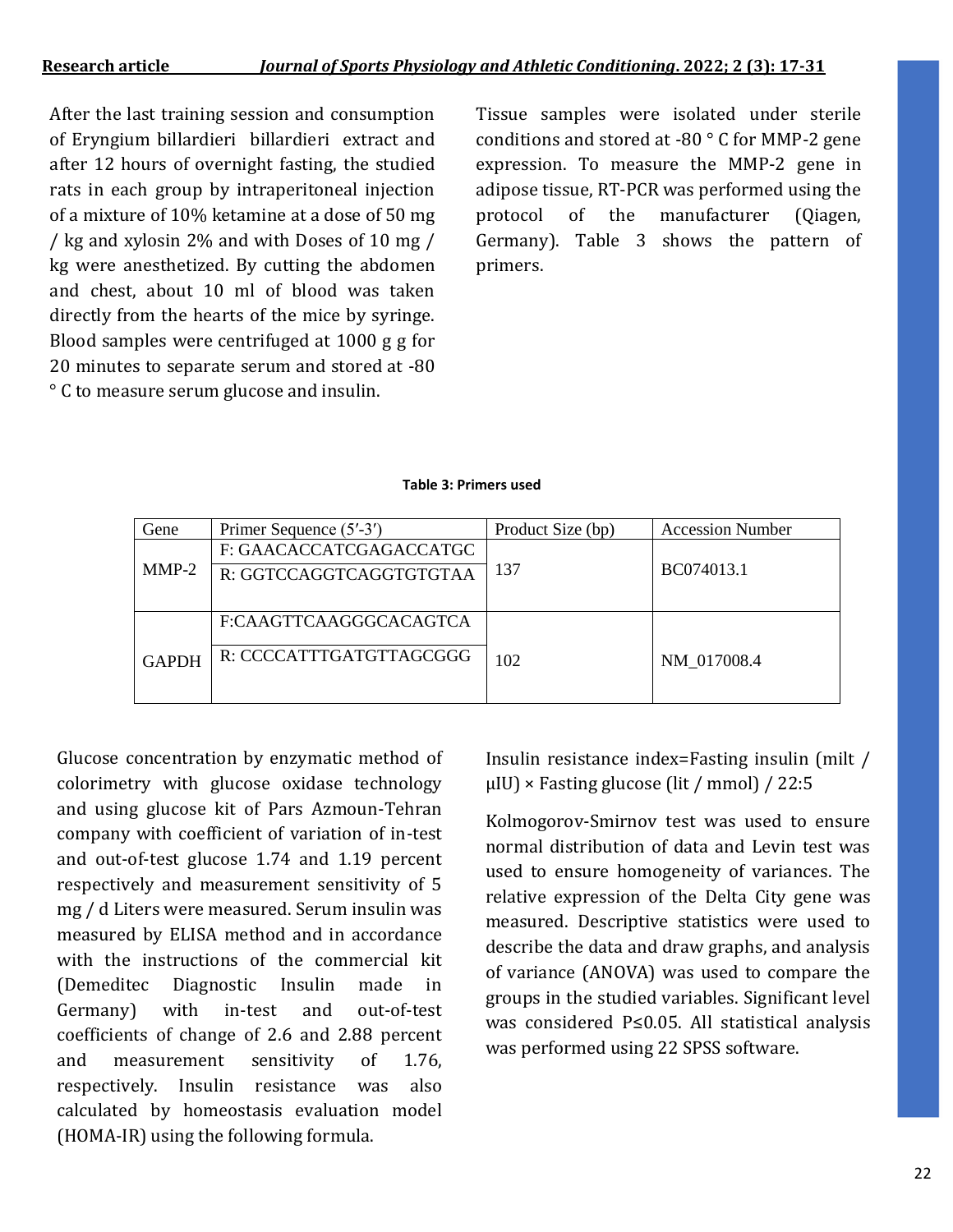## **3. Results**

According to Table 4, the results of the present study showed that metabolic syndrome significantly increased the expression of MMP-2 gene, blood glucose, serum insulin and insulin resistance in comparison with the healthy control group (p <0.05). Significant reduction (p <0.05) was observed in the patient + Eryngium billardieri extract group and the patient + Eryngium billardieri extract + exercise training group compared to the metabolic syndrome group.

| <b>Variables</b>      | Metabolic syndrome +<br>Eryngium billardieri<br>$extract + exercise$<br>training | <b>Metabolic Syndrome</b><br>+ Eryngium<br>billardieri extract | Metabolic<br>syndrome | <b>Healthy</b><br>control | <b>Sig</b> |
|-----------------------|----------------------------------------------------------------------------------|----------------------------------------------------------------|-----------------------|---------------------------|------------|
| MMP-2 $(ng / L)$      | $2/07 + 0/336$                                                                   | $2/79+0/903$                                                   | $6/88 + 0/604$        | $1+0/077$                 | 0.000      |
| Glucose (mg/dL)       | $178/75 + 2/7$                                                                   | $247/25 + 1/13$                                                | $332/12 + 11/16$      | $210/87 + 2/45$           | 0.000      |
| Insulin (IU)          | $4/3 + 0/14$                                                                     | $5/96 + 0/04$                                                  | $7/91 + 0/41$         | $4/98 + 0/22$             | 0.000      |
| Insulin<br>resistance | $1/64 + 0/07$                                                                    | $3/17 + 0/14$                                                  | $6/22 + 0/29$         | $2/7 + 0/16$              | 0.000      |

**Table 4: Changes in MMP-2, glucose, insulin and insulin resistance levels between different experimental groups**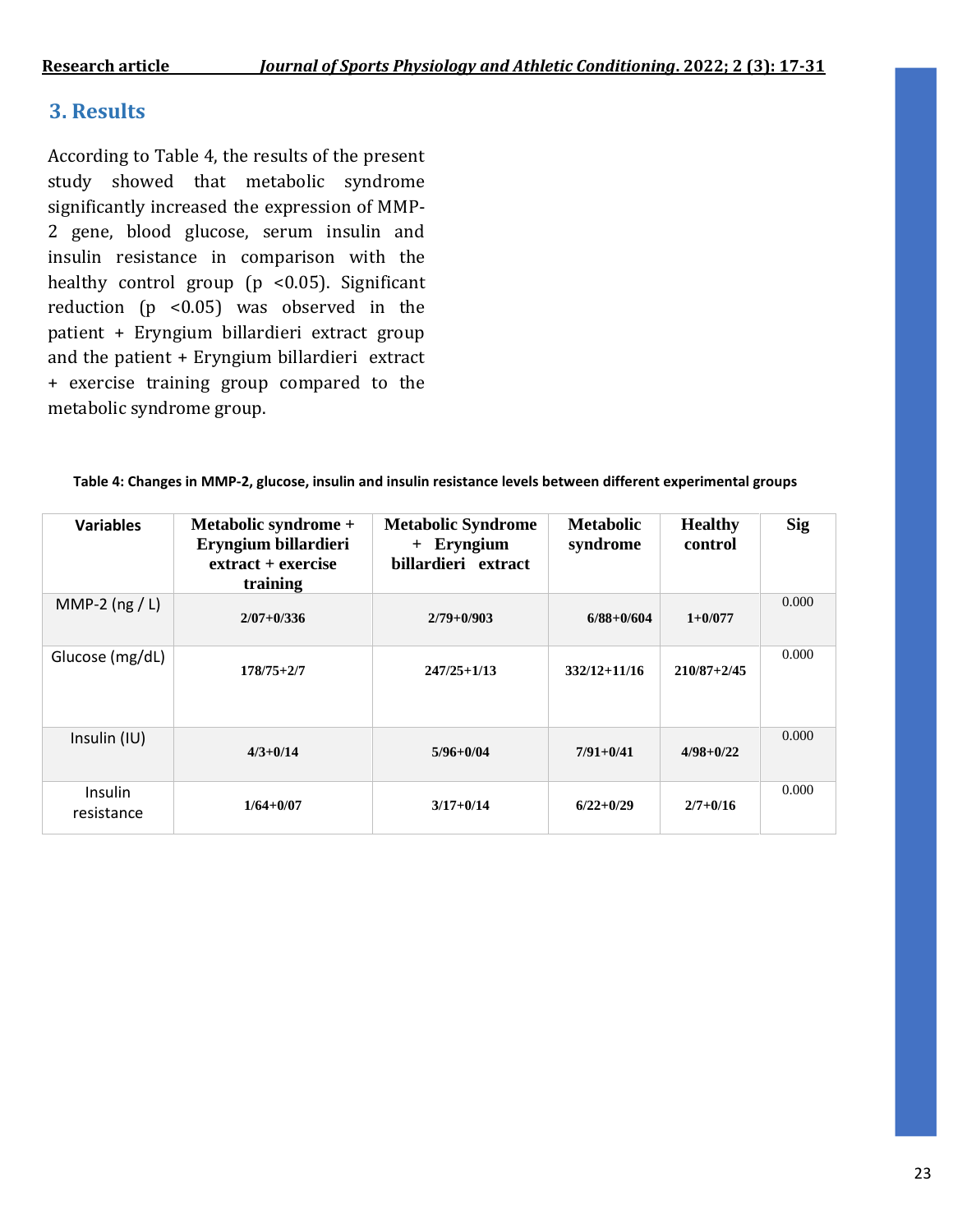

**Figure 1: Comparison of MMP-2 expression in four groups of control (healthy), metabolic syndrome (patient), patient + Eryngium billardieri extract consumption, patient + Eryngium billardieri extract consumption + exercise training**



**Figure 2: Comparison of insulin resistance in four control groups: metabolic syndrome, patient + Eryngium billardieri consumption, patient + Eryngium billardieri consumption + exercise training.**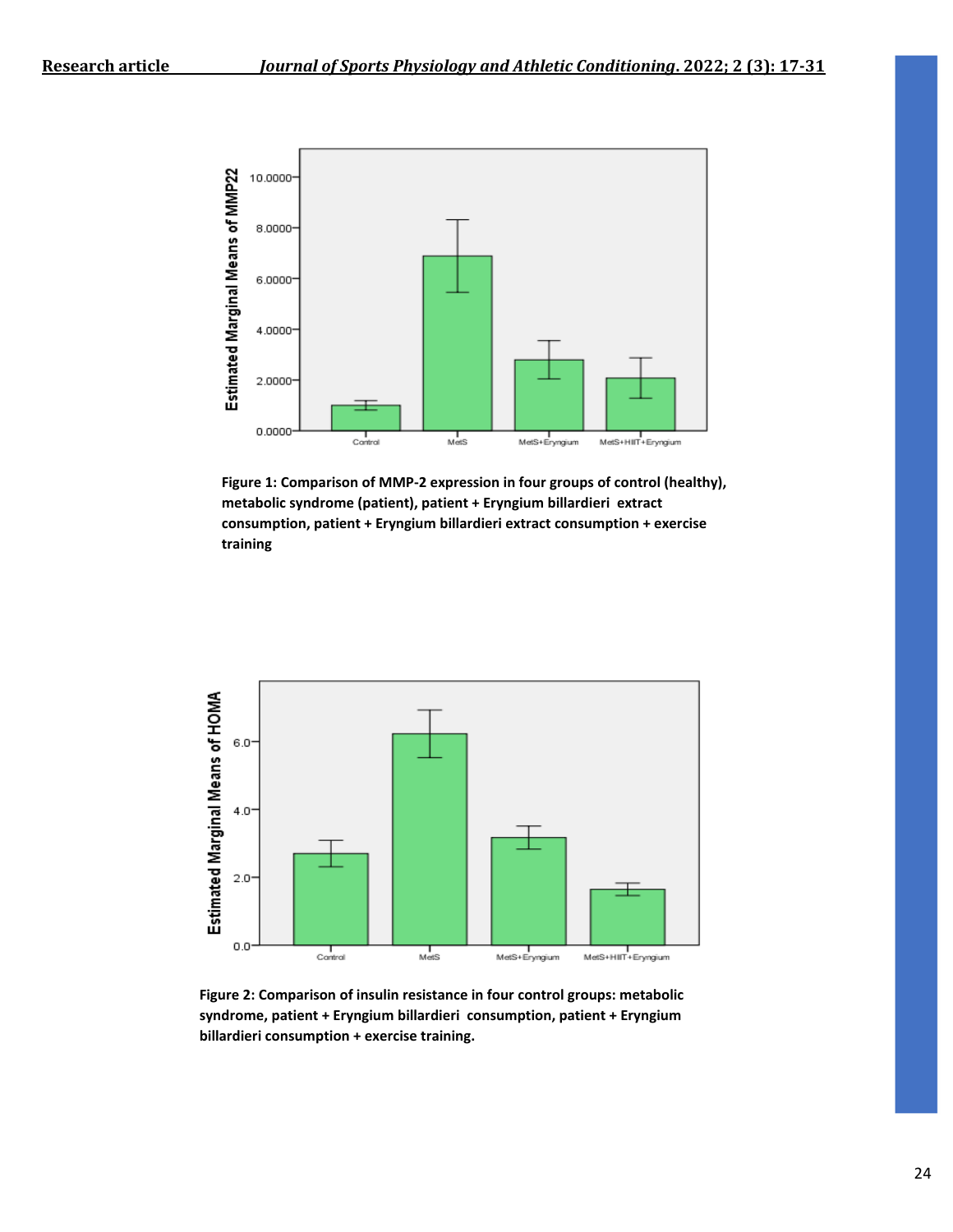## **4. Discussion**

In the present study, the effect of eight weeks of high intensity interval training with Eryngium billardieri consumption on visceral fat MMP-2 gene expression in male rats with metabolic syndrome was investigated. The results of this study showed that MMP-2 gene expression was significantly increased in the metabolic syndrome group compared to other groups. The results also showed that the extract of Eryngium billardieri and exercise training is able to significantly reduce the expression of MMP-2 genes in rats with metabolic syndrome.

Consistent with the results of the present study, Arman et al. (2016) by examining MMPs, TIMPs and vascular endothelial growth factor (VEGF) in patients with metabolic syndrome, and comparing these parameters with the control group, observed the level of TIMP-1,2, MMP -2,9, increased significantly in patients with metabolic syndrome compared with healthy individuals. Also, carotid intima thickness and serum VEGF level in metabolic syndrome were significantly higher compared to healthy controls. Their findings suggest that MMP-2 may play a role in increasing cardiovascular risk in patients with metabolic syndrome (25). On the other hand, studies on the extract of Eryngium billardieri have shown that the consumption of the extract of this plant has a direct effect on the enzymatic activities of the liver and are useful for cleansing the liver of toxins and opening the hepatic ducts (17). Different parts of the plant are used for a wide range of diseases, including metabolic disorders (18). Eryngium billardieri plant extracts mainly contain flavonoids. Therefore, the antiinflammatory properties of the plant extract are due to the synergistic effect of ursolic acid and polyphenols such as rutin, chlorogenic acid, Rosmarinus acid, genistein and daidzein (14).

The study by Pawn et al. (2019) is the first report on the determination of ursolic acid, genistein and isorhamnetin in Eryngium billardieri and also the first study to evaluate the polyphenolic-rich extract of Eryngium billardieri, which is potentially used in the treatment of hyperglycemia. These researchers proved that the extract of the Eryngium billardieri plant has high antioxidant activity. Phenolic compounds in the extract of Eryngium billardieri plant inhibit enzymatic activity related to the management of type 2 diabetes (16).

On the other hand, Farzanegi et al. (2013) showed the effect of portulaca oleracea seed on MMP-2 and MMP-9 levels and tissue matrix inhibitor matrix metalloproteinase 1 in patients with type 2 diabetes. After 8 weeks, MMP-2 and MMP-9 was significantly decreased in the experimental group. However, no significant difference was observed between the two groups. The amount of tissue inhibitor MMP-1 in the experimental group increased significantly, also a significant difference was observed between the experimental and control groups. In general, the findings of these researchers indicate that the consumption of portulaca oleracea seed, which is rich in phenolic compounds and flavonoids, did not improve the levels of atherogenic, antiatherogenic biomarkers in diabetics (26). And these results are contrary to the results of the present study that the extract of Eryngium billardieri plant containing phenolic compounds and flavonoids could significantly reduce the expression of MMP-2 genes.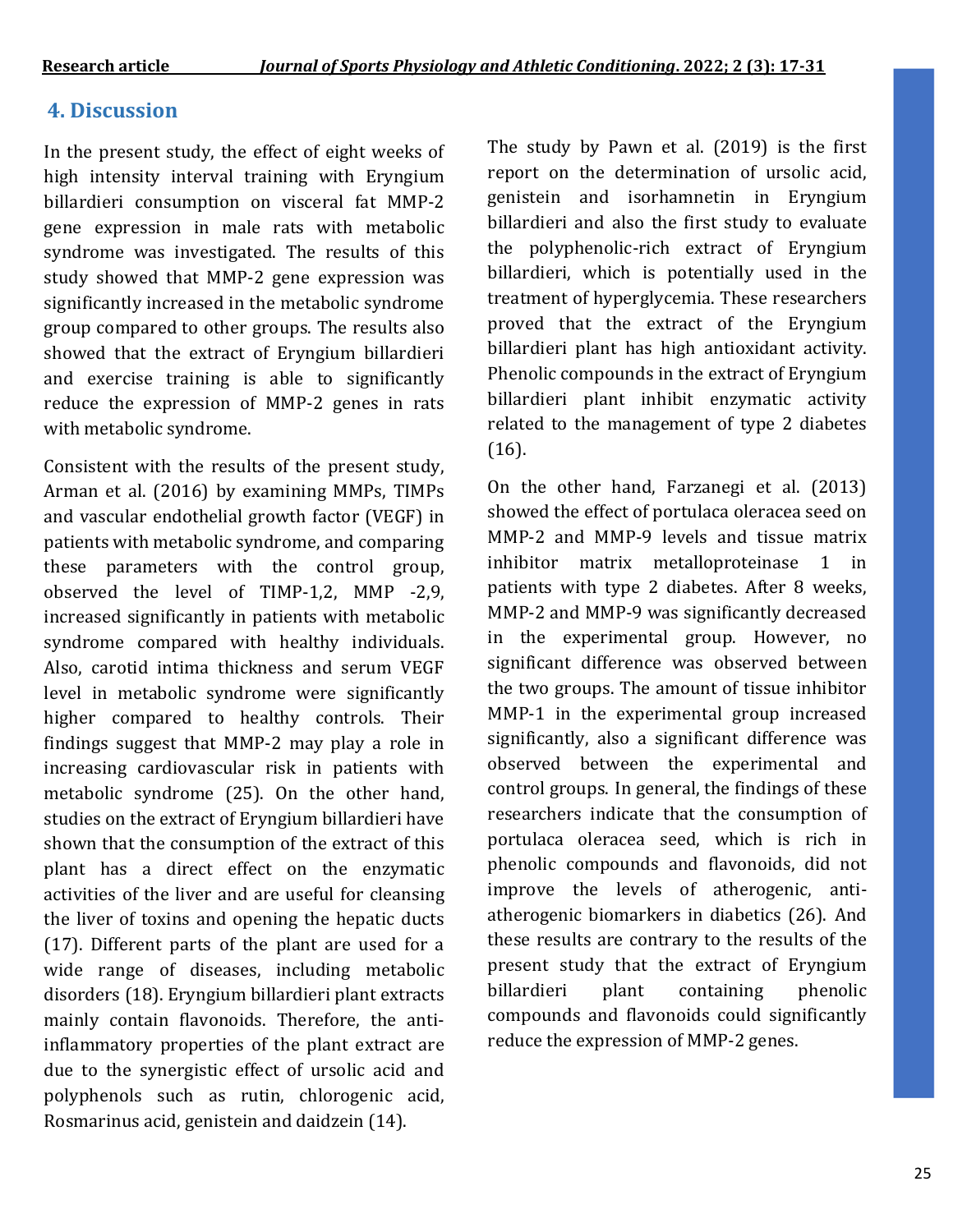The study present, eight-week intensity in terval training with attendant Eryngium billardieri expenditure with way meaning leading to decreases expressions (MMP-2) affected with metabolic syndrome. nowadays propounded increasing physical locomotion and exercise style important component and afew cost the therapy process metabolic syndrome. (27) Heron setting, prove khosravi (1394) expessive study eight-week regular swimming on the cardiac levels (MMP-2) and one beta permutation growth factor on the diabetic rets, reduce levels TGFB1 eight week regular swimming training and normalized activity MMP-2 on the training diabetic rets. Generally, may to bemediated potential benefits swimming sport the decreases cardiac fibrosis caused by diabetic somewhat through cardiac perutiulitiky MMP-2 activity adjust the amount. (28) The study blafiver and et al (2013) considered the effect ten-week endurance activity on the cardiac angiogenesis activity. their results showed, was reduced MMP-2 amount to less than the amount of your control group endurance training after 30 to 40 days.(29) Akbari and et al (2019) compared the effect eight week continuous aerobics training and intensity interval proportional TIMP-2 with MMP-2 on the heart tissue male rats with type2 diabetics. according to the results, was observed proportional gene TIMP-2 with MMP-2 on the interval training group. Increasing proportional with continuous aerobics training. also decreased insulin values and blood glucose in both training groups.

completely the result from the study of these researchers suggests that has it in reducing diabetic cardical fibrosis intensity interval training effects increasing proportional continuous earobics training that probably intensity interval training can with intiation above energy metabolism at improve fibrosis from effective indicators in prevention from progression of heart disorder be caused by diabetes.(30)

Based on research result present, metabolic syndrome become cause increasing meaningfulness at blood glucose values.it was while reduce significantly glucose level to relative to steatosis group with consumption Eryngium billardieri plant extract with intensity interval training. consistent with the result of the present study, dunwan and et al (2019) pointes with investigation of protective effect extracted hexane compounds from Eryngium billardieri plant at diabetic hexane compounds contains such as terpenes and sesqins, farnes,hexanes-N,pinen-B that it is a two ring monoterpene compound and kalaminen,that it significant hypoglycemic and hypolipidemic characteristics at diabetic cardiac mouses.proved ,hypoglycemic producing structural and functional injuries at kidney, brain and liver and antioxidant activity of hexane compounds Eryngium billardieri extract reduces peroxidation lipids in vitro blood glucose and prevention of oxidative damage in diabetic rats (31). Many studies have shown short term and long term effects of exercise on health. In the study of zhang et al (2020) examined the effects of treadmill exercise with youkang green tea diet supplement 10 on the metabolic syndrome caused by high fat diet in C57BL/6J rats. Their results showed, green tea compounds 10 and exercise, regulates the expression of glucose transport genes in skeletal muscle comparison with high fat diet group rats (32).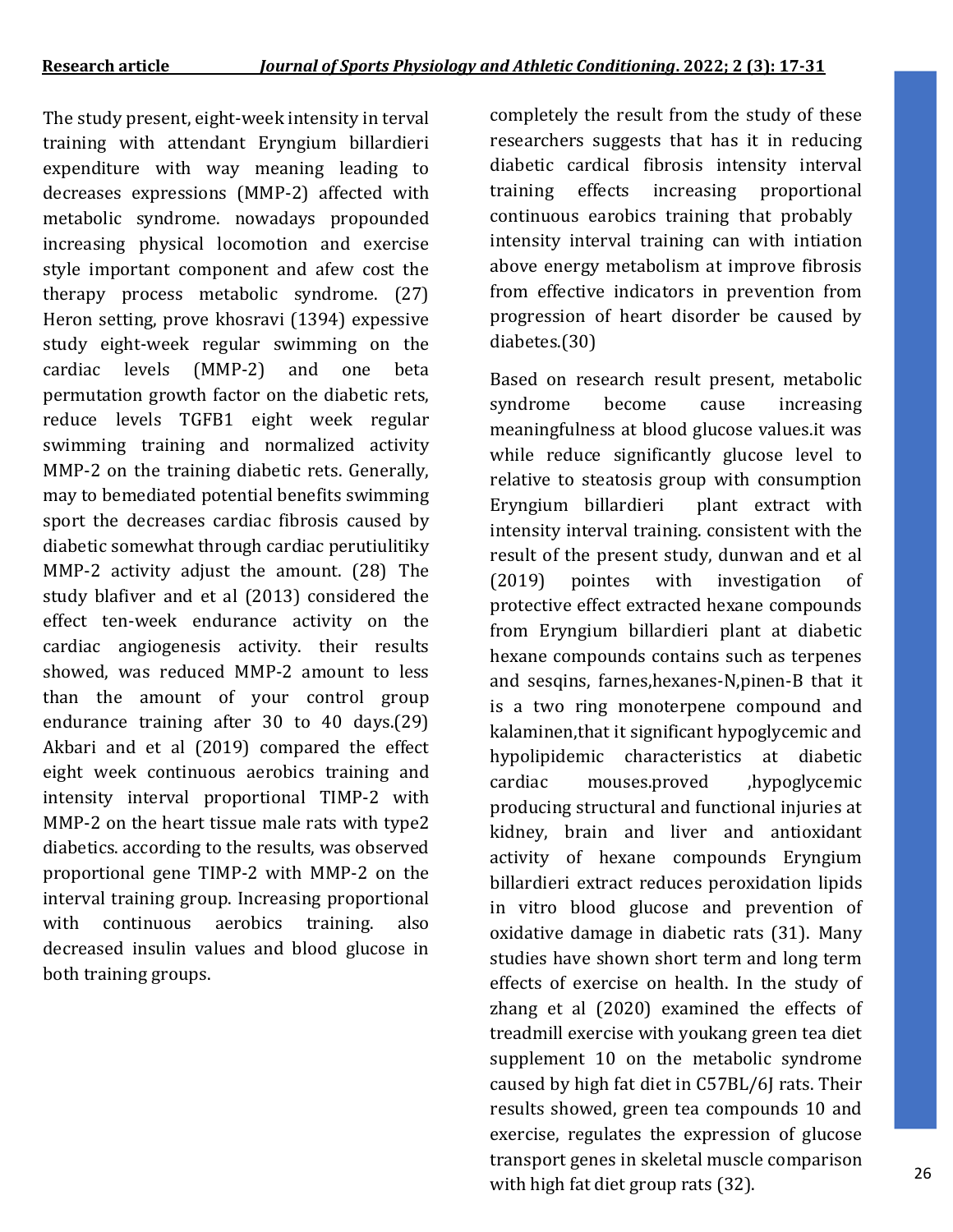In another study was checked the effect of hight intensity aerobic interval training on adipose tissue angiogenesis in rats fed with a high fat diet.in this study, hight intensity interval training prevented an increase in the average volume of fat cells and blood glucose due to high fat diet and decreased insulin resistance compared to a high fat diet alone. In addition to, duo to the significant inverse communication between capillary density and blood glucose homeostasis, high intensity interval training with increasing capillary density despite consuming high fat foods, improves blood glucose homeostasis and prevents the increase in the volume of fat cells (33).

In the present study, metabolic syndrome caused a significant increase in serum insulin levels and insulin resistance.it was while reduced significantly Eryngium billardieri plant extract consumption serum insulin levels an insulin resistance to relative to metabolic syndrome group. also, eight weeks intensity interval training by consuming Eryngium billardieri led to a significant reduction serum insulin relative to steatosis group. and insulin resistance also showed a significant decrease many studies have shown that Eryngium billardieri plant extract has benefical and effective effect on the adrenal glands and in cooperation with the liver, it helps to increase insulin and active the pancreas this results in lowering blood sugar and treating diabetes(17) ursolic acid in the extract of Eryngium billardieri plant it is of special importance due to its antioxidant ,antimicrobial, antiinflammatory and lower blood sugar activities(14).

on the other hand , insulin sensitivity is related to the amount of physical activity and have shown that exercise causes improve insulin function in insulin resistant individuals and the interesting thing is that have showed that plan sport intensity and volume it has several effects on in insulin sensitivity (34). Consistent with the results of the present study, khaleghi et al (1398) .during the assessment, they observed the effect of intensity interval training and Eryngium billardieri extract on protein gene expression monocyte chemotaxis 1 visceral adipose tissue and correlation with insulin resistance index in metabolic syndrome male mice, the interval training group and Eryngium billardieri interval training composition group improved insulin resistunce amount and lipid profile.(35). Studies by yang et al in 2020 showed, yougkang 10 green tea with treadmill sport prevent hight blood suger and weight gain (32). The beneficial effects of exercise on insulin sensitivity and vascular inflammation have been confirmed in various studies and meta-analyzed. specially showed a meta-analysis that in clouded 7487 participant, exercise fasting insulin levels, evolution of homeostatic model –insulin resistance and HbA1C and vascular inflammation intermediates level such as leptin, fibrinogen and angiotensin significantly reduces (34). there with , there is solid evidence that exercise improves the control of the sympathetic system and reduces sympathetic activity, that in this situation insulin resistance is determined as metabolic syndrome and hypertension. On the other hand nazari et al (2019) in the study factors effecting insulin sensitivity and MMPs in women with rheumatoid arthritis, rheumatoid arthritis with increasing MMPs levels and some factors affecting insulin sensitivity which can also have on inflammatory role, Including resistin ,leptin and visfatin in contact and between MMPs and some factors significant positive integration prevails(36).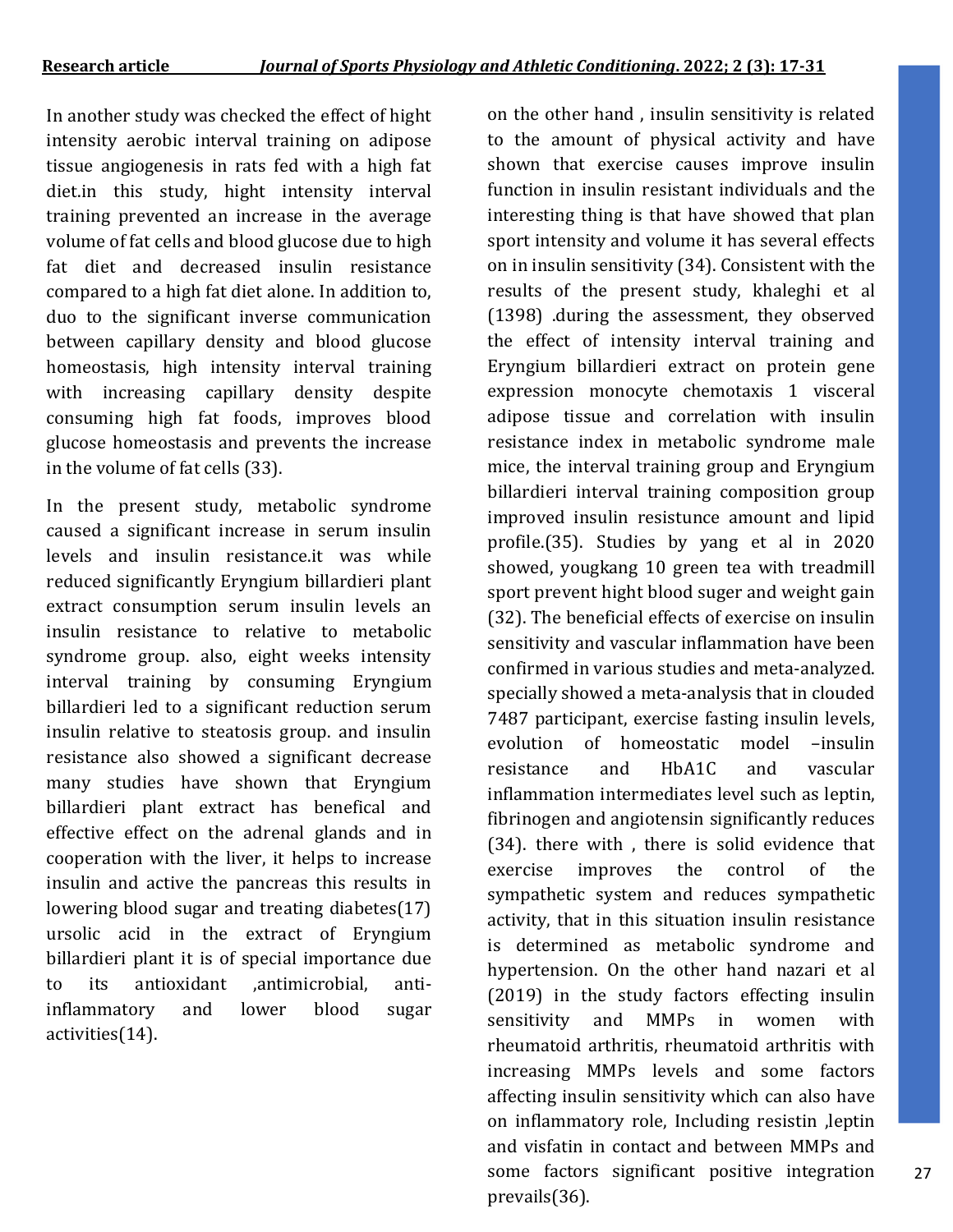## **5. Conclusion**

In the present study, it was found that consumption of Eryngium billardieri has positive effects on the expression of MMP-2 gene of visceral fat and blood glucose, blood insulin and insulin resistance in male rats with metabolic syndrome. Also, performing eight weeks of high intensity interval training with Eryngium billardieri reduced the expression of MMP-2 gene in visceral fat and blood glucose, blood insulin and insulin resistance in male rats with metabolic syndrome. Therefore, high intensity interval training can be a good solution to reduce the risk factors for metabolic syndrome and prevent an increase in blood glucose, blood insulin and insulin resistance, and consumption of Eryngium billardieri extract with exercise training can affect better results.

## **Acknowledgements**

The authors would like to thanks all the participants who participated in this research.

## **Funding**

This study did not have any funds.

## **Compliance with ethical standards**

**Conflict of interest** None declared.

**Ethical approval** the research was conducted with regard to the ethical principles (Ethic Code: IR.IAU.SRB.REC.1399.110).

**Informed consent** Informed consent was obtained from all participants.

Conceptualization: **SH.R.M., M.H.GH., A.A.;**  Methodology**: SH.R.M., A.A.;** Software: **SH.R.M., M.H.GH., A.A.; H.H** Validation: **M.H.GH., A.A.;** Formal analysis: **SH.R.M., M.H.GH.;** Investigation: **M.H.GH., A.A.;** Resources: **SH.R.M., M.H.GH., A.A.; H.H** Data curation**: SH.R.M., A.A.;** Writing - original draft: **SH.R.M., A.A.;** Writing - review & editing: **SH.R.M., M.H.GH., A.A.;** Visualization: **SH.R.M., M.H.GH.; H.H** Supervision: **SH.R.M., M.H.GH., A.A.;** Project administration**: SH.R.M., M.H.GH., A.A.; H.H** Funding acquisition**: SH.R.M., A.A.**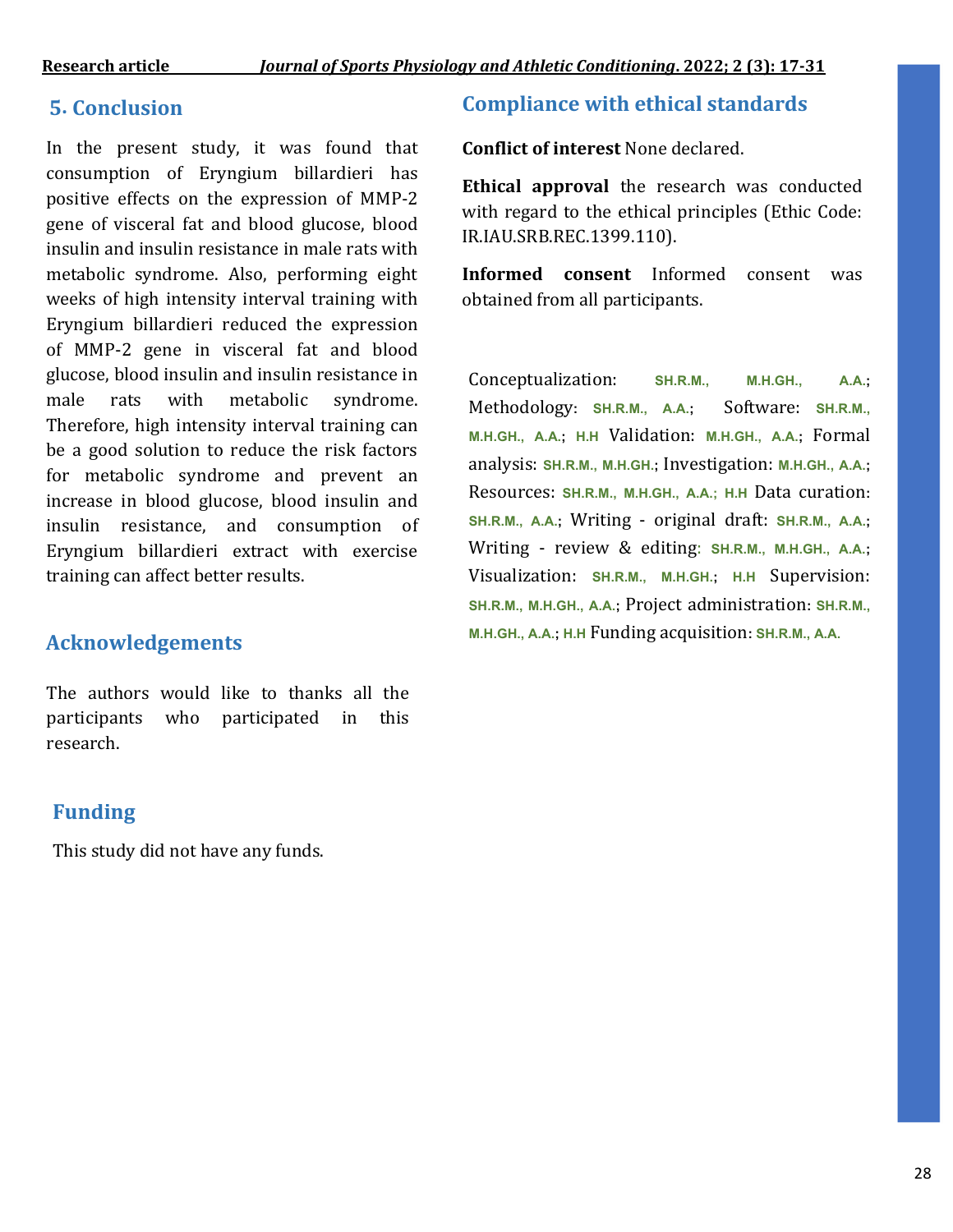## **References**

1. Shojaei S, Daneshpour M A, Halalkhor S, Azizi F, Hedayati M. Genetic Association Between Metabolic Syndrome and Apolipoproteins. Iranian Journal of Endocrinology and Metabolism. 2011; 13 (2) :209-220. URL: http://ijem.sbmu.ac.ir/article-1-598-en.html.

2. Alberti KG, Zimmet PZ. Definition, diagnosis and classification of diabetes mellitus and its complications. Part 1: diagnosis and classification of diabetes mellitus provisional report of a WHO consultation. Diabet Med. 1998 Jul;15(7):539-53. doi: 10.1002/(SICI)1096- 9136(199807)15:7<539: AID- DIA668>3.0.CO;2-S. PMID: 9686693.

3. Zabetian A, Hadaegh F, Azizi F. Prevalence of metabolic syndrome in Iranian adult population, concordance between the IDF with the ATPIII and the WHO definitions. Diabetes Res Clin Pract. 2007 Aug;77(2):251-7. doi: 10.1016/j.diabres.2006.12.001. Epub 2007 Jan 16. PMID: 17234299.

4. Medina G, Vera-Lastra O, Peralta-Amaro AL, Jiménez-Arellano MP, Saavedra MA,Cruz-Domínguez MP, Jara LJ. Metabolic syndrome, autoimmunity and rheumatic diseases. Pharmacol Res. 2018 Jul; 133:277- 288. doi: 10.1016/j.phrs.2018.01.009. `Epub 2018 Jan 31. PMID: 29382608.

5. Cornier MA, Dabelea D, Hernandez TL, Lindstrom RC, Steig AJ, Stob NR, Van Pelt RE, Wang H, Eckel RH. The metabolic syndrome. Endocr Rev. 2008 Dec;29(7):777- 822. doi: 10.1210/er.2008-0024. Epub 2008 Oct 29. PMID: 18971485; PMCID: PMC5393149.

6. Kastorini CM, Milionis HJ, Esposito K, Giugliano D, Goudevenos JA, Panagiotakos DB. The effect of Mediterranean diet on metabolic syndrome and its components: a meta-analysis of 50 studies and 534,906 individuals. J Am Coll Cardiol. 2011 Mar 15;57(11):1299- 313. doi: 10.1016/j.jacc.2010.09.073. PMID: 21392646.G.

7. Garvey WT. Phentermine and topiramate extended-release: a new treatment for obesity and its role in a complications-centric approach to obesity medical management. Expert Opin Drug Saf. 2013 Sep;12(5):741- 56. doi: 10.1517/14740338.2013.806481. Epub 2013 Jun 6. PMID: 23738843; PMCID: PMC3786546.

8. MacColl E, Khalil RA. Matrix Metalloproteinases as Regulators of Vein Structure and Function: Implications in Chronic Venous Disease. J Pharmacol Exp Ther. 2015 Dec; 355(3): 410-28. doi: 10.1124/jpet.115.227330. Epub 2015 Aug 28. PMID: 26319699; PMCID: PMC4658486.

9. Henriet P, Emonard H. Matrix metalloproteinase-2: Not (just) a "hero" of the past. Biochimie. 2019 Nov;166:223-232. doi: 10.1016/j.biochi.2019.07.019. Epub 2019 Jul 27. PMID: 31362036.

10. Fazilaty H, Gardaneh M, Bahrami T, Salmaninejad A, Behnam B. Crosstalk between breast cancer stem cells and metastatic niche: emerging molecular metastasis pathway? Tumour Biol. 2013 Aug;34(4):2019-30. doi: 10.1007/s13277-013-0831-y. Epub 2013 May 19. PMID: 23686802.

11. Rashid-lamir A, Fazolahzade-Mousavi R, Mohammad Rahimi G. Effect of Eight Weeks of Aerobic Exercise on the Plasma Levels of Matrix Metalloproteinase in Life Guards: A Pilot Study. Health Educ Health Promot. 2019; 7 (2) :59-63. URL: [http://hehp.modares.ac.ir/article-5-15260-en.html.](http://hehp.modares.ac.ir/article-5-15260-en.html)

12. Berg G, Miksztowicz V. Metalloproteinases in the pathogenesis and progression of metabolic syndrome: potential targets for improved outcomes. Metalloproteinases in Medicine. 2015. Volume 2015:2 Pages 51—59. DOI https://doi.org/10.2147/MNM.S88993.

13. Olejarz W, Łacheta D, Kubiak-Tomaszewska G. Matrix Metalloproteinases as Biomarkers of Atherosclerotic Plaque Instability. Int J Mol Sci. 2020 May 31;21(11):3946. doi: 10.3390/ijms21113946. PMID: 32486345; PMCID: PMC7313469.

14. Daneshzadeh M, Abbaspour H, Amjad L, Mohammadi Nafchi A. An investigation on phytochemical, antioxidant and antibacterial properties of extract from Eryngium billardieri billardieri F. Delaroche. Journal of Food Measurement and Characterization. 2019, (Persian).

15. Motallebi Riekandeh S, Mazandarani M, Ebrahimzadeh MA, Zargari M. Antioxidant activities of Eryngium billardieri caucasicum inflorescence. Eur Rev Med Pharmacol Sci. 2016 Mar;20(5):946-9. PMID: 27010155.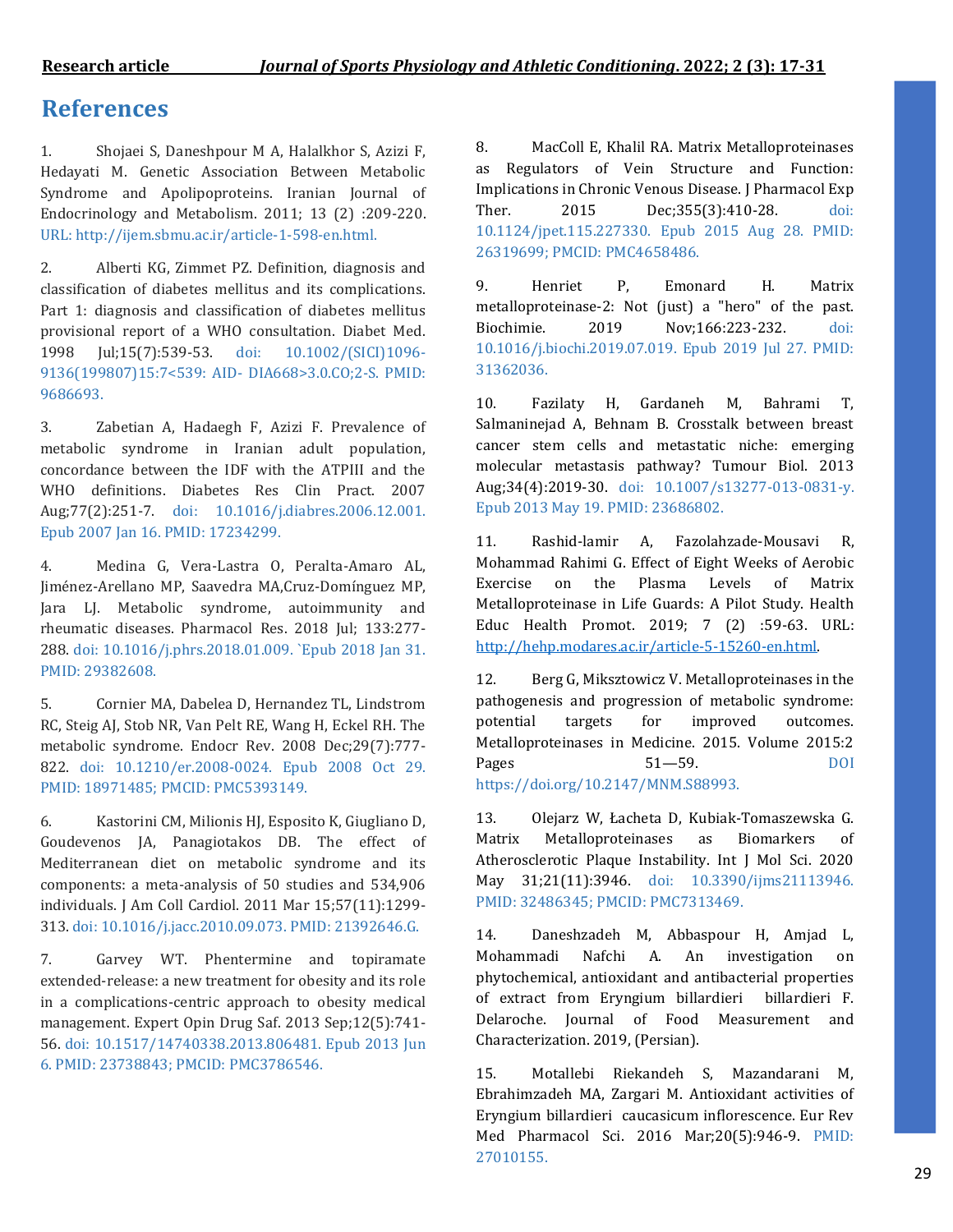16. Paun G, Neagu E, Moroeanu V, Albu C, Savin S, Lucian Radu G. Chemical and Bioactivity Evaluation of Eryngium billardieri planum and Cnicus benedictus Polyphenolic-Rich Extracts. Biomed Res Int. 2019 Mar 12; 2019:3692605. doi: 10.1155/2019/3692605. PMID: 30993111; PMCID: PMC6434295.

17. Castro-Torres IG, De la O-Arciniega M, Naranjo-Rodríguez EB, Castro-Torres VA, Domínguez-Ortíz MÁ, Martínez-Vázquez M. The Hypocholesterolemic Effects of Eryngium billardieri carlinae F. Delaroche Are Mediated by the Involvement of the Intestinal Transporters ABCG5 and ABCG8. Evid Based Complement Alternat Med. 2017; 2017:3176232. doi: 10.1155/2017/3176232. Epub 2017 Dec 14. PMID: 29387127; PMCID: PMC5745665.

18. Roshanravan N, Asgharian P, Dariushnejad H, Mesri Alamdari N, Mansoori B, Mohammadi A, Alipour Sh, Barati M, Ghavami A, Ghorbanzadeh V, Aamazadeh F, Ostadrahimi A. Eryngium billardieri Billardieri Induces Apoptosis via Bax Gene Expression in Pancreatic Cancer Cells Adv Pharm. Bull. 2018. 8, 667–674, (Persian).

19. Tondpa Khaghani B, Dehkhoda M R, Amani Shalamzari S. Improvement of Aerobic Power and Health Status in Overweight Patients with Non-Alcoholic Fatty Liver Disease with High Intensity Interval Training. payavard. 2019; 13 (1) :71-80

### URL: [http://payavard.tums.ac.ir/article-1-6700-en.html.](http://payavard.tums.ac.ir/article-1-6700-en.html)

20. Bagheri M, Azamian Nazari A, Bani Talebi E, Nasr Esfahani M. A Comparison Between the Effects of Eight Weeks of High Intensity Interval Training and Low Intensity Endurance Training on Expression of Hig2 and Intrahepatic Lipid Content in Rats with Non-Alcoholic Fatty Liver Diseases. Armaghane danesh. 2019; 23 (6) :666-682

URL: [http://armaghanj.yums.ac.ir/article-1-2215](http://armaghanj.yums.ac.ir/article-1-2215-en.html) [en.html.](http://armaghanj.yums.ac.ir/article-1-2215-en.html)

21. LaForgia J, Withers RT, Gore CJ. Effects of exercise intensity and duration on the excess postexercise oxygen consumption. J Sports Sci. 2006 Dec;24(12):1247-64. doi: 10.1080/02640410600552064. PMID: 17101527.

22. Lee. M. O. Determination of the surface area of the white rat with its application to the expression of metabolicresults. American Journal of Physiology-Legacy Content 1929; 89(1): 24-33, https://doi.org/10.1152/ajplegacy.1929.89.1.24

23. Hedayati S, Riyahi Malayeri S, Hoseini M. The Effect of Eight Weeks of High and Moderate Intensity Interval Training Along with Aloe Vera Consumption on Serum Levels of Chemerin, Glucose and Insulin in Streptozotocin-induced Diabetic Rats: An Experimental Study. JRUMS. 2018; 17 (9) :801-814. URL: [http://journal.rums.ac.ir/article-1-4209-en.html.](http://journal.rums.ac.ir/article-1-4209-en.html)

24. Machado MV, Vieira AB, da Conceição FG, Nascimento AR, da Nóbrega ACL, Tibirica E. Exercise training dose differentially alters muscle and heart capillary density and metabolic functions in an obese rat with metabolic syndrome. Exp Physiol. 2017 Dec 1;102(12):1716-1728. doi: 10.1113/EP086416. Epub 2017 Oct 26. PMID: 28921743.

25. Erman H, Gelisgen R, Cengiz M, Tabak O, Erdenen F, Uzun H. The association of vascular endothelial growth factor, metalloproteinases and their tissue inhibitors with cardiovascular risk factors in the metabolic syndrome. Eur Rev Med Pharmacol Sci. 2016;20(6):1015-22. PMID: 27049251.

26. Farzanegi P, Akbari A, Azarbayjani M A. Effect of Portulaca oleracea Seeds on the Levels of Matrix Metalloproteinase 2, 9 and Tissue Inhibitor Matrix Metalloproteinase 1 in Patients with Type 2 Diabetes. mjms. 2013; 16 (2) :65-73.URL: http://mjms.modares.ac.ir/article-30-6818-en.html.

27. Atashak S, Batourak K, Azizbeigi K. The effect of moderate-intensity aerobic exercise training on metabolic syndrome factors and acylated ghrelin in middle- age women. RJMS. 2017; 24 (159): 10-20.URL: [http://rjms.iums.ac.ir/article-1-4715-en.html.](http://rjms.iums.ac.ir/article-1-4715-en.html)

28. Habibian M, Khosravi M. THE EFFECT OF 8 WEEKS REGULAR SWIMMING EXERCISE ON THE CARDIAC LEVELS OF MATRIX METTALOPROTEINASE-2 AND TRANSFORMING GROWTH FACTOR-Β1 IN DIABETIC RATS. ijdld. 2016; 15 (2) :67-74URL: http://ijdld.tums.ac.ir/article-1-5342-en.html.

29. Bellafiore M, Battaglia G, Bianco A, Farina F, Palma A, Paoli A. The involvement of MMP-2 and MMP-9 in heart exercise-related angiogenesis. J Transl Med. 2013 Nov 7; 11:283. doi: 10.1186/1479-5876-11-283. PMID: 24195673; PMCID: PMC3827823.